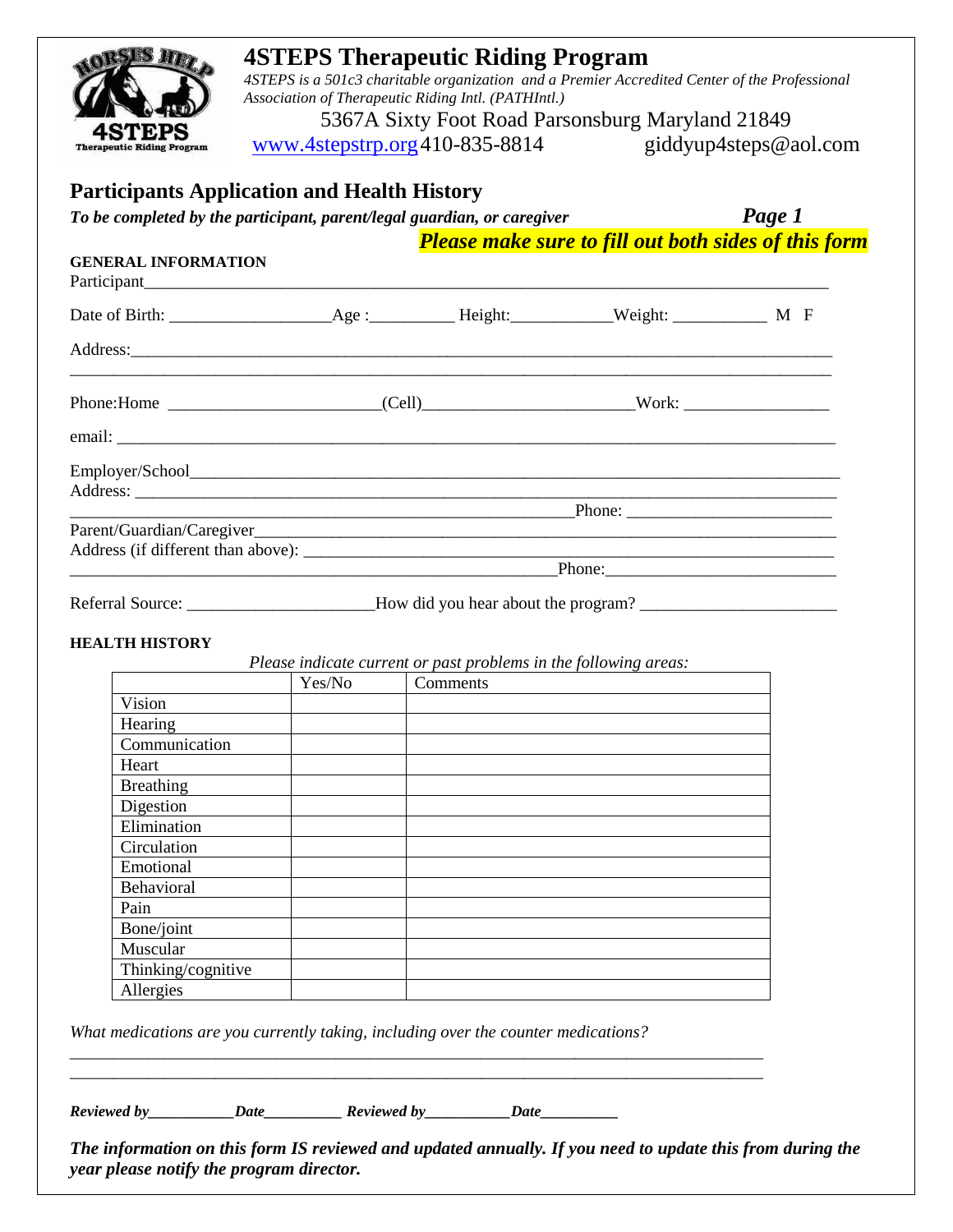### *Page 2*

*Describe your abilities/difficulties in the following areas. Include assistance required or equipment needed*

**FUNCTION** (mobility skills such as transfers, walking, wheelchair use, driving/bus riding)

**SOCIAL** (work/school including grade completed, leisure interests, relationships – family structure, support systems, companion animals, fears, concerns, etc…)

\_\_\_\_\_\_\_\_\_\_\_\_\_\_\_\_\_\_\_\_\_\_\_\_\_\_\_\_\_\_\_\_\_\_\_\_\_\_\_\_\_\_\_\_\_\_\_\_\_\_\_\_\_\_\_\_\_\_\_\_\_\_\_\_\_\_\_\_\_\_\_\_\_\_\_\_\_\_\_\_\_\_ \_\_\_\_\_\_\_\_\_\_\_\_\_\_\_\_\_\_\_\_\_\_\_\_\_\_\_\_\_\_\_\_\_\_\_\_\_\_\_\_\_\_\_\_\_\_\_\_\_\_\_\_\_\_\_\_\_\_\_\_\_\_\_\_\_\_\_\_\_\_\_\_\_\_\_\_\_\_\_\_\_\_ \_\_\_\_\_\_\_\_\_\_\_\_\_\_\_\_\_\_\_\_\_\_\_\_\_\_\_\_\_\_\_\_\_\_\_\_\_\_\_\_\_\_\_\_\_\_\_\_\_\_\_\_\_\_\_\_\_\_\_\_\_\_\_\_\_\_\_\_\_\_\_\_\_\_\_\_\_\_\_\_\_\_ \_\_\_\_\_\_\_\_\_\_\_\_\_\_\_\_\_\_\_\_\_\_\_\_\_\_\_\_\_\_\_\_\_\_\_\_\_\_\_\_\_\_\_\_\_\_\_\_\_\_\_\_\_\_\_\_\_\_\_\_\_\_\_\_\_\_\_\_\_\_\_\_\_\_\_\_\_\_\_\_\_\_ \_\_\_\_\_\_\_\_\_\_\_\_\_\_\_\_\_\_\_\_\_\_\_\_\_\_\_\_\_\_\_\_\_\_\_\_\_\_\_\_\_\_\_\_\_\_\_\_\_\_\_\_\_\_\_\_\_\_\_\_\_\_\_\_\_\_\_\_\_\_\_\_\_\_\_\_\_\_\_\_\_\_ \_\_\_\_\_\_\_\_\_\_\_\_\_\_\_\_\_\_\_\_\_\_\_\_\_\_\_\_\_\_\_\_\_\_\_\_\_\_\_\_\_\_\_\_\_\_\_\_\_\_\_\_\_\_\_\_\_\_\_\_\_\_\_\_\_\_\_\_\_\_\_\_\_\_\_\_\_\_\_\_\_\_

\_\_\_\_\_\_\_\_\_\_\_\_\_\_\_\_\_\_\_\_\_\_\_\_\_\_\_\_\_\_\_\_\_\_\_\_\_\_\_\_\_\_\_\_\_\_\_\_\_\_\_\_\_\_\_\_\_\_\_\_\_\_\_\_\_\_\_\_\_\_\_\_\_\_\_\_\_\_\_\_\_\_ \_\_\_\_\_\_\_\_\_\_\_\_\_\_\_\_\_\_\_\_\_\_\_\_\_\_\_\_\_\_\_\_\_\_\_\_\_\_\_\_\_\_\_\_\_\_\_\_\_\_\_\_\_\_\_\_\_\_\_\_\_\_\_\_\_\_\_\_\_\_\_\_\_\_\_\_\_\_\_\_\_\_ \_\_\_\_\_\_\_\_\_\_\_\_\_\_\_\_\_\_\_\_\_\_\_\_\_\_\_\_\_\_\_\_\_\_\_\_\_\_\_\_\_\_\_\_\_\_\_\_\_\_\_\_\_\_\_\_\_\_\_\_\_\_\_\_\_\_\_\_\_\_\_\_\_\_\_\_\_\_\_\_\_\_ \_\_\_\_\_\_\_\_\_\_\_\_\_\_\_\_\_\_\_\_\_\_\_\_\_\_\_\_\_\_\_\_\_\_\_\_\_\_\_\_\_\_\_\_\_\_\_\_\_\_\_\_\_\_\_\_\_\_\_\_\_\_\_\_\_\_\_\_\_\_\_\_\_\_\_\_\_\_\_\_\_\_ \_\_\_\_\_\_\_\_\_\_\_\_\_\_\_\_\_\_\_\_\_\_\_\_\_\_\_\_\_\_\_\_\_\_\_\_\_\_\_\_\_\_\_\_\_\_\_\_\_\_\_\_\_\_\_\_\_\_\_\_\_\_\_\_\_\_\_\_\_\_\_\_\_\_\_\_\_\_\_\_\_\_ \_\_\_\_\_\_\_\_\_\_\_\_\_\_\_\_\_\_\_\_\_\_\_\_\_\_\_\_\_\_\_\_\_\_\_\_\_\_\_\_\_\_\_\_\_\_\_\_\_\_\_\_\_\_\_\_\_\_\_\_\_\_\_\_\_\_\_\_\_\_\_\_\_\_\_\_\_\_\_\_\_\_

\_\_\_\_\_\_\_\_\_\_\_\_\_\_\_\_\_\_\_\_\_\_\_\_\_\_\_\_\_\_\_\_\_\_\_\_\_\_\_\_\_\_\_\_\_\_\_\_\_\_\_\_\_\_\_\_\_\_\_\_\_\_\_\_\_\_\_\_\_\_\_\_\_\_\_\_\_\_\_\_ \_\_\_\_\_\_\_\_\_\_\_\_\_\_\_\_\_\_\_\_\_\_\_\_\_\_\_\_\_\_\_\_\_\_\_\_\_\_\_\_\_\_\_\_\_\_\_\_\_\_\_\_\_\_\_\_\_\_\_\_\_\_\_\_\_\_\_\_\_\_\_\_\_\_\_\_\_\_\_\_ \_\_\_\_\_\_\_\_\_\_\_\_\_\_\_\_\_\_\_\_\_\_\_\_\_\_\_\_\_\_\_\_\_\_\_\_\_\_\_\_\_\_\_\_\_\_\_\_\_\_\_\_\_\_\_\_\_\_\_\_\_\_\_\_\_\_\_\_\_\_\_\_\_\_\_\_\_\_\_\_ \_\_\_\_\_\_\_\_\_\_\_\_\_\_\_\_\_\_\_\_\_\_\_\_\_\_\_\_\_\_\_\_\_\_\_\_\_\_\_\_\_\_\_\_\_\_\_\_\_\_\_\_\_\_\_\_\_\_\_\_\_\_\_\_\_\_\_\_\_\_\_\_\_\_\_\_\_\_\_\_ \_\_\_\_\_\_\_\_\_\_\_\_\_\_\_\_\_\_\_\_\_\_\_\_\_\_\_\_\_\_\_\_\_\_\_\_\_\_\_\_\_\_\_\_\_\_\_\_\_\_\_\_\_\_\_\_\_\_\_\_\_\_\_\_\_\_\_\_\_\_\_\_\_\_\_\_\_\_\_\_ \_\_\_\_\_\_\_\_\_\_\_\_\_\_\_\_\_\_\_\_\_\_\_\_\_\_\_\_\_\_\_\_\_\_\_\_\_\_\_\_\_\_\_\_\_\_\_\_\_\_\_\_\_\_\_\_\_\_\_\_\_\_\_\_\_\_\_\_\_\_\_\_\_\_\_\_\_\_\_\_

**GOALS**: (ie, why are you applying for participation? What would you like to accomplish?)

#### **LIABILITY RELEASE**

In consideration of 4STEPS TRP allowing my participation in this activity I agree to hold harmless and release 4STEPS TRP from legal liability except in the event of 4STEPS TRP gross and willful negligence, I shall bring no claims, demands, actions and causes of action, and/or litigation, against 4STEPS TRP for any economic and noneconomic losses due to bodily injury, death, property damage, sustained by me in relation to the premises and operations of 4STEPS TRP to include while learning about riding, or while riding, handling, or otherwise being near horses owned by or in the care, custody and/or control of 4STEPS TRP. Having received the participant's manual, I UNDERSTAND THE ASSUMPTION OF RISK.

| PHOTO RELEASE<br>$I DO \Box$<br>I DO NOT $\square$ | consent to and authorize the use and reproduction by 4STEPS TRP of any and all<br>photographs and any other audio-visual materials taken of me for promotional material,<br>educational activities, exhibitions or for any other use for the benefit of the program. |  |  |  |  |
|----------------------------------------------------|----------------------------------------------------------------------------------------------------------------------------------------------------------------------------------------------------------------------------------------------------------------------|--|--|--|--|
|                                                    |                                                                                                                                                                                                                                                                      |  |  |  |  |
|                                                    |                                                                                                                                                                                                                                                                      |  |  |  |  |
|                                                    | This information must be kept current. You will receive replacement forms every year in January.<br>Please furnish updated information whenever there is a change.                                                                                                   |  |  |  |  |